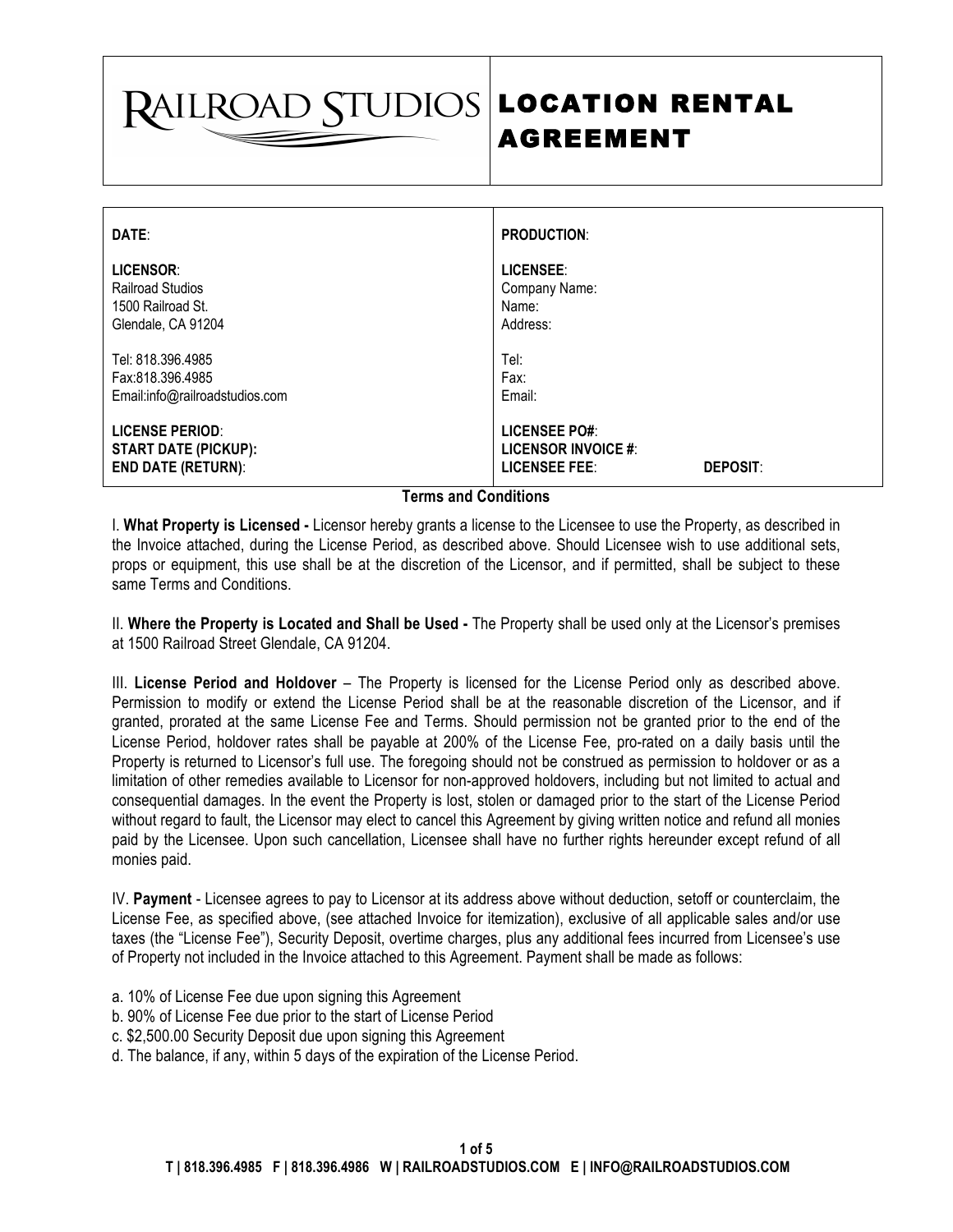**V. Security Deposit -** Licensee shall pay Licensor a Security Deposit, as specified above, as security for performance of all provisions of this agreement (the "Security Deposit"). The Security Deposit shall be paid prior to commencement of the License Period and prior to pick up or delivery of the Property, and shall be refunded at Licensee's address above, minus deductions, within 10 days of the later of: a) Licensee's return to Licensor of full use of the Property, or b) payment of all outstanding License Fees and other payments incurred. Licensor may deduct from the Security Deposit (i) any unpaid holdover or Licensee Fee payments;(ii) any unpaid equipment rental costs (iii) the replacement cost and/or (iv) repair cost, at Licensor's sole discretion, of any Property. In addition, Licensor may demand separate payment or deduct from the Security Deposit such outstanding fees, costs and expenses. Licensee agrees to pay loss or damage costs that have not been extinguished by liquidation of the Security Deposit.

**VI. Insurance -** Licensee, at its sole expense, shall maintain a) Commercial General Liability Insurance not less than a \$2,000,000.00 aggregate, and not less than \$1,000,000.00 per occurrence. b) Equipment Rented Insurance against loss, theft or damage to the Property for full replacement value as determined by the Licensor, but not less than \$100,000.00, and c) Third Party Property Damage Insurance not less than \$1,000,000.00. Licensee's policy must also cover loss of use for equipment and property. Insurance certificates shall be delivered to Licensor no later than 3 business days prior to commencement of the License Period, naming Licensor as Additional Insured on the General Liability policy and Loss Payee on the Equipment Rented policy. Licensee's insurance must be primary and non-contributory. Insurers must warrant by endorsement or letter that they shall give Licensor written notice thirty days prior to amendment or cancellation of the policies. Insurance proceeds paid to Licensor from fire, damage or theft may be applied at Licensor's sole discretion towards replacement, repair or restoration, or the obligations of the Licensee hereunder. Licensee shall at its own expense carry adequate Worker's Compensation Insurance coverage. In the event of loss, you shall promptly pay amount of the deductible amount or self-insured retention or the applicable portion thereof to the insurance carrier, as applicable or us.

**VII. Maintenance and Repair -** Licensee shall keep and maintain the Property in good and safe operating condition, free of clutter, trash and debris. Licensee shall inspect the Property upon commencement of the License Period, and must report to Licensor in writing any problem with the Property within 24 hours of commencement of the License Period. In absence of timely written notice, the Property shall be deemed delivered in good operating condition and conclusively acknowledged as such by Licensee.

**VIII. No Warranty of Fitness or Suitability is Made -** Licensee acknowledges that the Property licensed was selected based on Licensee's own assessment, and not based on any representation made by Licensor of fitness, suitability, durability, or quality of the Property. Licensor makes no other warranties of the Property, including merchantability, other than what is written in this Agreement. The Property is licensed As-Is. Licensee licenses the Property at its own risk. Licensor will also not assume responsibility for any damage or delay caused by failure of any utility including but not limited to electric power, gas, water and or telephone whether service interruption occurs on public or private property; acts of God and or Nature; riot or civil disobedience; or any other factor not directly related to Licensor, it's equipment and facilities.

**IX. Loss and Damage -** Licensee shall bear all risk of loss, damage, theft, disappearance, and destruction of the Property during the License Period and any other time the Property is in the possession of Licensee, excluding any such damage or loss caused by Licensor's (its officers, employees, etc) gross negligence or willful misconduct. ("Loss or Damage"). Loss shall include economic loss, consequential damages to Licensor, seizure by any government agency, and all other losses, even if not covered by insurance. These standards are set solely by Licensor. Licensee is responsible for the full replacement cost for any property lost, stolen or damaged beyond repair. Replacement cost is current price for new equipment. Licensor alone determines whether equipment should be replaced or repaired. All repair costs are the responsibility of Licensee. Licensor shall choose the method and provider of repair parts and services. Equipment that is lost, stolen, or damaged will be charged rental until equipment is repaired or replaced by Licensee. Lighting globe burnouts must be paid for by Licensee. All burned out globes must be returned to Licensor. Rental fees do not apply toward loss and damage charges. Licensee shall promptly notify Licensor of Loss or Damage. In the event of Loss or Damage not covered by insurance, Licensee shall at Licensor's sole election a) replace the Property concerned with similar equipment in good repair, condition and working order, b) repair the Property concerned to good repair, condition and working order, or c) pay Licensor in cash the "fair market value" for the Property concerned.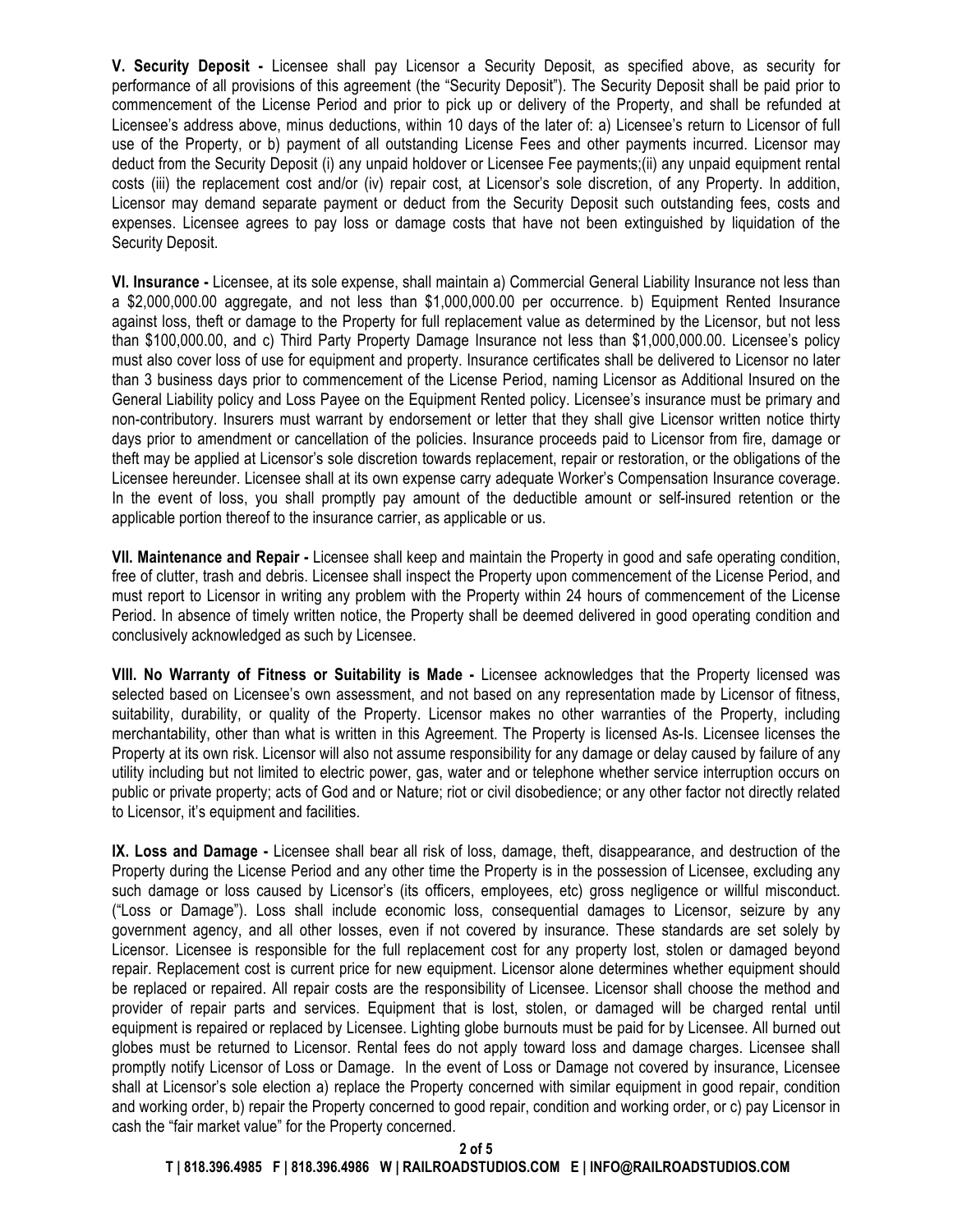**X. Early Cancellation -** The parties acknowledge that cancellation of this Agreement by Licensee prior to the start of the License Period may result in lost bookings and other losses that would be impossible to determine. Therefore, all cancellations must be made with a stage representative at Railroad Studios five business days prior to the start date. For cancellations made five business days prior to the start date, Licensor will retain the security deposit, and will refund the 50% Location Fee within 10 business days of the cancellation. For cancellations made inside five business days prior to the start date, the 50% payment and Security Deposit made will be retained by licensor as liquidated damages for early cancellation of this agreement. Early cancellation shall include voluntary cancellation by Licensee, and cancellation by default, including failure to make timely payment or provide adequate insurance in a timely manner. In the event of early cancellation, Licensee shall have no further rights under this Agreement.

**XI. Use of Property -** Licensee shall use the Property in a safe, lawful manner, not inconsistent with normal operation. The Licensee will allow only qualified employees or agents to operate the equipment in the manner for which it is intended. Licensee assumes responsibility and exclusive liability for safe use and operation of the Property. Notwithstanding the foregoing, if Licensor or its Stage Manager(s) notifies Licensee of unsafe or inappropriate use of the Property, Licensee agrees to immediately take action to correct the situation, and Licensee's failure to act effectively shall be a material breach of this Agreement. Licensee shall not use or allow the use of the Property in a manner that violates any law of any jurisdiction applicable, or violates any rule or restriction of the applicable insurance policy, and Licensee indemnifies, defends and holds harmless Licensor from any claims, fines, forfeitures, damages, penalties and such resulting from any violation by Licensee, its employees, agents, contractors or officers. Licensee shall not permit any person to come on any portions of the premises except in capacity as employee, agent, or business invitee. Licensee must furnish its own security at its own expense. **NO PYROTECHNICS on PREMISES.**

 **A: Cyclorama:** Floor must be clean and undamaged. Do not nail, staple, glue or tape anything to cyclorama walls. Cyclorama walls and floor may be painted other colors, but must be returned as received. Licensee shall not, without Licensor's prior written consent, make any alterations to stage, cyclorama, floor or walls. As a condition to grant consent, Licensor may require Licensee to remove such alterations and restore premises to prior condition. Licensee is responsible for all fees associated with re-painting. No ram setting or drilling into Stage floors.

 **B: Painting:** Licensee must arrange all painting with Licensor. Painting charged per quotation. Use of spray paint/sprav equipment is not allowed on Stage and a fine may be imposed if spray paint is found to be in use. Licensee is solely responsible to alert their crew to this stage rule.

 **C: Trash:** Licensee agrees to leave Stage broom clean, free of trash and otherwise "as received" on final day. All tape must be removed from floor. Strike must be completed in time allotted. Licensor reserves the right to employ such personnel, vehicles and or equipment as necessary to complete any unfinished strike and or cleaning and Licensee agrees to pay all invoices presented by Licensor for such. Trash must be removed from stage, kitchen, dressing and make-up rooms, production loft, etc. at the end of each day. Aforementioned areas must be left thoroughly clean at the end of each day or Licensee may expect to be charged an additional cleaning fee of at least \$200.00/day. See Stage Manager for dumpster regulations specific to Stage.

**XII. Indemnification -** Except to the extent arising from the gross negligence or willful misconduct of the Licensor, Licensee shall indemnify and hold harmless Licensor and Licensor's principals, employees, agents, subsidiaries, and subcontractors from all damage, loss, theft, or destruction of stages, sets or equipment, and all losses, liabilities, damages, injuries, claims, demands, fines, penalties, costs and expenses of every kind including reasonable, outside legal fees and costs in defending against or prosecuting claims, arising directly out of or in connection with the use of the Property by the Licensee or its agents, employees, and other third parties, whether or not authorized, during the License Period or any extension thereof, whether or not Licensor provides Stage Manager, excluding any such damage or loss arising out of Licensor's (or its agents, employees, etc.) gross negligence or willful misconduct.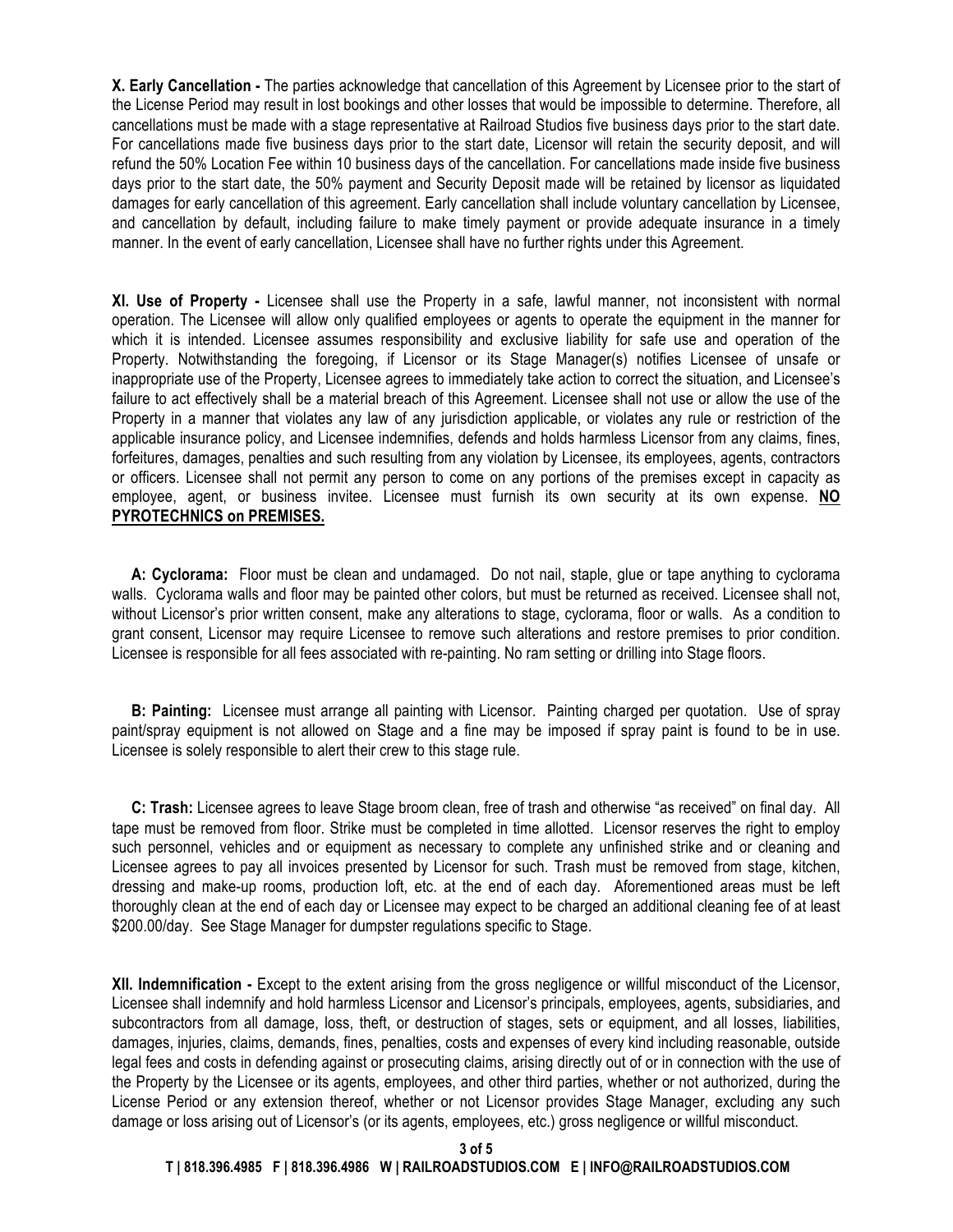**XIII. Default -** This Agreement shall be deemed in default if Licensee a) fails to make a required payment in a timely manner, b) fails to provide required proof and continuously maintain all necessary insurance, c) misuses the Property, and fails to stop the misuse when informed by Licensor or a Stage Manager, d) violates any law of an involved jurisdiction, d) holdover without Licensor's written permission, or e) has a trustee or receiver appointed to manage substantially all its assets. If a default is not cured within 24 hours of Licensee's receipt of written notice, irrespective of holidays or weekends, Licensor has the right to take immediate possession of the Property as permitted by law, without further notice or process of law if permitted, and terminate all license of Property to Licensee. All payments due Licensor under this Agreement shall become immediately due and payable for the full License Period plus any holdover period, and Licensee shall be liable for any additional expenses, including costs of repossession and reasonable outside legal fees and costs which Licensor may incur as a result of Licensee's default. Costs not immediately paid by Licensee will also result in an interest charge of 10% per annum, from the date of notification of default to the date of the payment.

**XIV. Force Majeure -** An occurrence of a Force Majeure event suspends either party's obligation to perform under this Agreement. A Force Majeure event is a catastrophic event such as earthquake, flood, tornado, fire, or other event making performance impossible that is beyond the party's control, such as industry-wide strike, riot, and war. The loss or absence of a key performer or crewmember as the result of a business dispute is not a Force Majeure event, nor is the failure or late payment of production financing or money transfers. If a Force Majeure event continues for five days or more, either party may terminate this agreement by written notice to the other, and early termination provisions shall not apply. Force Majeure shall not extinguish Licensee's liability for loss, damage, or theft of the Property, as well as injury and third party personal injury and property damage.

**XV. Rights Granted -** This License Agreement does not convey title, right or interest to the Licensee in the Property except as a licensee. At all times sets and equipment shall remain the personal property of Licensor exclusively. Licensee shall keep the Property free of all liens and claims, and shall not engage in activities that may expressly or by implication impair or encumber Licensor's rights to the Property. Upon termination of the License Period, Licensee shall return the Property at its own expense to Licensor at its premises in the same condition as when received by Licensee, normal wear and tear from proper use excepted. The Property shall remain the property of the Licensor even though it may be bolted, cemented, or affixed in a permanent manner to real property, and if affixed or embedded at Licensee's request, removal shall be at Licensee's sole expense. Licensee, its successors and assigns, shall have all right, title and interest of every kind to all photographs and recordings made in connection with the Production which depict Licensor's sets, stages and equipment, (the "Recordings") for exhibition, exploitation and promotion without limitation, in all media whether known or hereafter devised, in perpetuity.

**XVI. Waiver of Injunctive Relief -** Licensor acknowledges that, in the event of a breach of this Agreement by Licensee or any third party, the damage, if any, caused Licensor thereby will not be irreparable or otherwise sufficient to entitle Licensor to seek or obtain injunctive or other equitable relief against the exhibition or other exploitation of the Production. Licensor acknowledges that its right and remedies in any such event will be strictly limited to the right, if any, to recover damages in an action at law, and Licensor will have neither the right to rescind or terminate this Agreement or any of Licensee's rights hereunder, nor the right to enjoin the production, exhibition, or other exploitation of the Production or any other Production, motion picture or otherwise, or any subsidiary or allied rights with respect thereto, not will Licensor have the right to terminate its obligations hereunder by reason of such breach.

### **XVII. Miscellaneous Provisions -**

**a.** This agreement constitutes the entire understanding between the parties, and may not be subsequently amended or modified except by a written document signed by both parties.

**b.** This Agreement shall be binding upon the parties' successors, licensees and assigns as if they originally executed this Agreement. Licensee warrants that its successors, licensees and assigns shall be contractually obligated to abide by the terms of this Agreement, and shall be jointly and severally liable.

**c.** A forbearance to exercise rights under this agreement shall not be a waiver of any right, which shall continue and remain in force. The parties agree not to recognize or assert implied waivers.

### **T | 818.396.4985 F | 818.396.4986 W | RAILROADSTUDIOS.COM E | INFO@RAILROADSTUDIOS.COM**